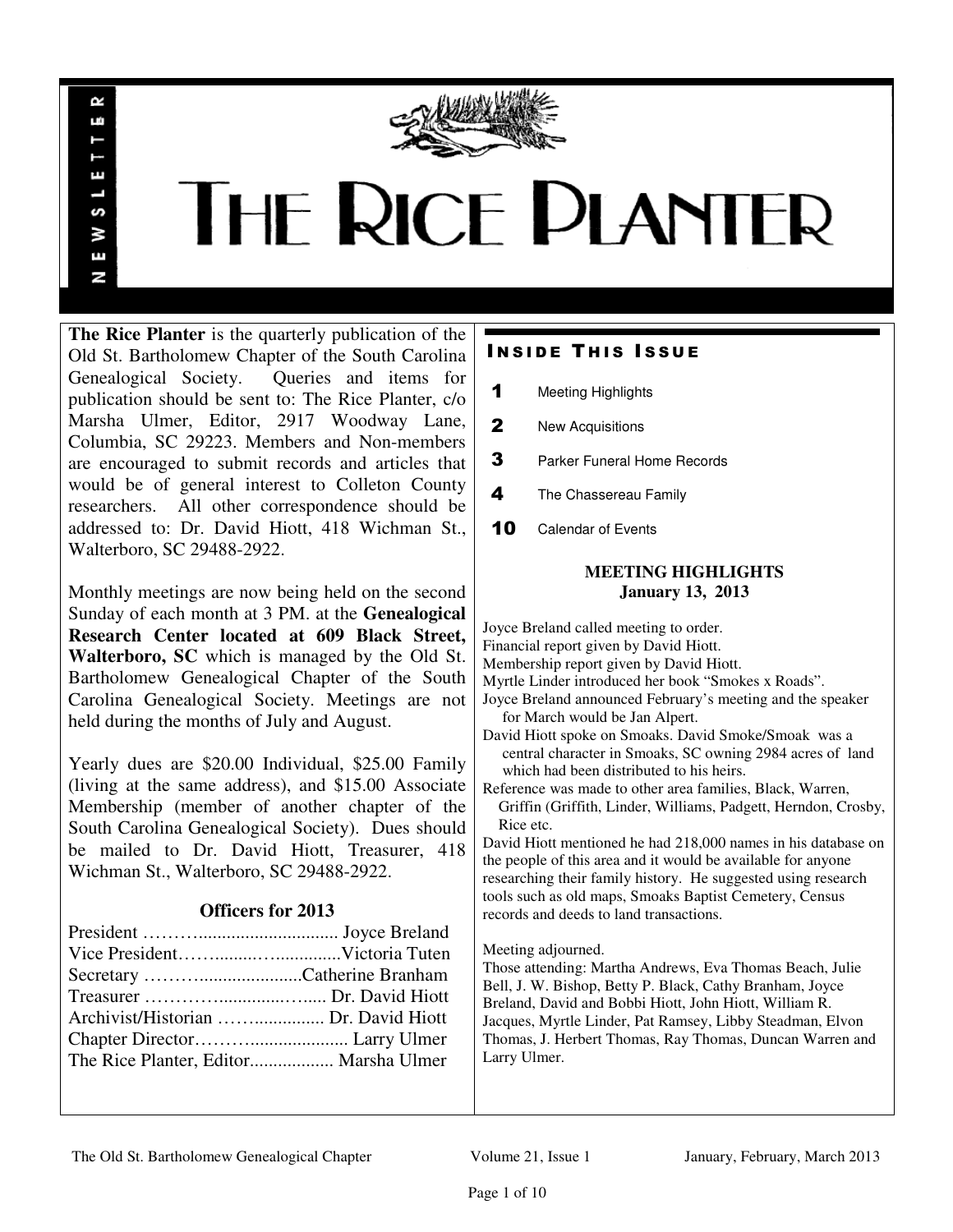# **Meeting Highlights February 10 2013**

Joyce Breland, President call meeting to order. Treasurer and Membership reports given and accepted. Jan Alpert to be speaker for March 10<sup>th</sup> meeting. Dr. David Hiott spoke on the Life and Times of Rev. Henry Hill DuRant, Methodist Revivalist, and his wife, Martha Lowry DuRant of Sandy Dam. The surviving children and grandchildren showing the significant impact on Cottageville, SC Connections by marriage included Ackerman, Dandridge, Reeves, Willis, Addison, Nix, Buckner, Hiott, Youmans, Smith and many others. Connections between the DuRant family and the Hiott's Walterboro home were discussed. The naming of Cottageville was also pointed out. Bobbie Hiott filled in for Secretary, Cathy Branham. Meeting Adjourned. Those attending: Donna Addison, Wallace Addison, Julie Bell, J. W. Bishop, Joyce Breland, David and Bobbi Hiott, Matt Hiott, Kay Hull, Carolyn Powers, Nancy Spell, Lee Terry, Tracy Terry, Peggy Thomas, Victoria Tuten, Larry Ulmer **Meeting Highlights March 10 2013**  President, Joyce Breland called meeting to order. Minutes and Treasurer's Report given and accepted. May Meeting to be a Business Meeting. April Meeting our guest speaker will be Bob Connelly. Joyce Breland introduce Guest Speaker, Jan Alpert. Jan Alpert spoke on "Resolving Conflicts". Correct name, state, dates are important and sometimes family history research is not always in a direct line. Important to review your material yearly. Should compare your records and decide which is more reliable. Meeting adjourned. Those attending: Julie Bell, J. W. Bishop, Jo Anne Boone, Cathy Branham, Joyce Breland, Dr. David and Bobbi Hiott, Joy M. Lawson, Arlene Sports, Libby Steadman, and Victoria Tuten.

### **Mark Your Calendars**

June 8th 2013 Chapter Workshop Welcome will be 9:30am Many Topics will be covered one of which is "Some Ante-Bellum Families of St. Paul's Parish, Colleton County, SC". Colleton Genealogical Research Center will be open until 4pm for anyone attending the workshop and wishing to do family research. Help will be provided for those needing assistance.

# The Old St. Bartholomew Genealogical Chapter Volume 21, Issue 1 January, February, March 2013

# **NEW ACQUISITIONS TO OLD ST BARTHOLOMEW GENEALOGICAL CHAPTER RESEARCH CENTER**

OSBGC with funds from

Clarence Ryan

Memorial Funds

# **NAME DONOR**

Bethel United Methodist Church Directory 2012 Joyce Breland

York County, SC 1810 Census Index Jane Litchfield

Three Centuries of Litchfields, Produced by Three Centuries Co. Jane Litchfield

Family History of Peter J. Sires, Sarah Ann Smith, and Martha Miller Ireland Dianne Coker

Pr. Wm. Baptist Church 1812-1840 by Sandra Harrison

SC Magazine of Ancestral Research Index for Vols 31-40 (2003-2012) by J. D. McKain OSBGC with Marion Glover

Monetary Donors:

Anne and Frank Biggers Gerald and Helen Brabham Becky Breland Olivia Crosby Brissie Millie Warren Brunson Richard M. Cooler Nita Glover Eason Dorrene E. Hale Clarence E. Ryan M. F. Warren

# **Sadly Missing You**

Robert Joseph (Bob) Williams died March 18 2013. Bob Williams was President of OSBGC for four years. He was instrumental in obtaining guest speakers, mindful of chapter responsibilities and generously gave books and other items to the Chapter and to guest speakers. He had been an active member of the Old St Bartholomew Genealogical Chapter for over 13 years. During that time he wrote several articles as well as providing information on the Descendants of James E. Williams which appeared in The Rice Planter.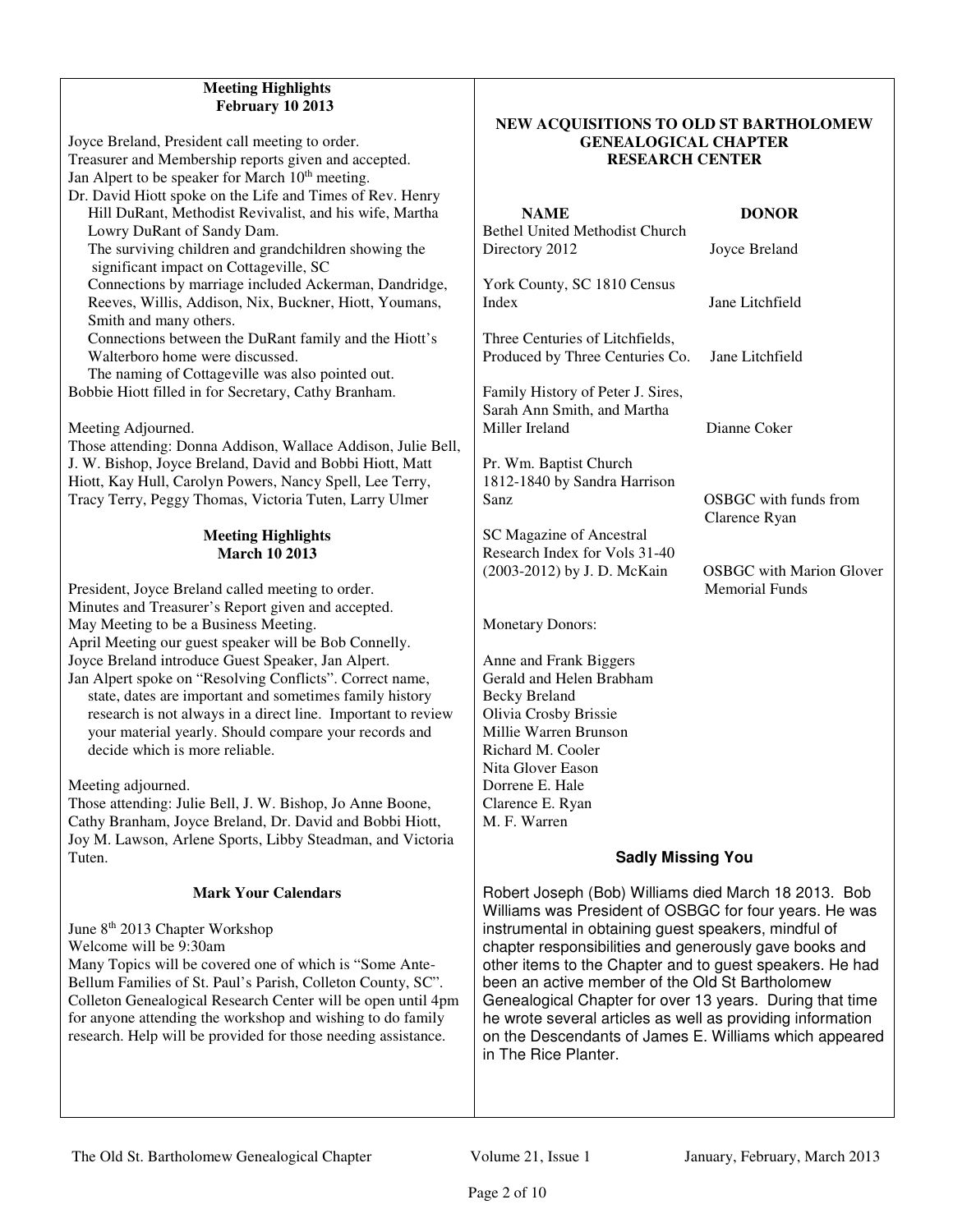#### **PARKER FUNERAL HOME RECORDS Carter, Janie Lott**  b. Jan 22 1895 Colleton County, SC d. Dec 08 1957 Colleton County, SC bur: Pleasant Grove Methodist Church Spouse: Barney B. Carter Father: J. Benjamin Lott b. Colleton County, SC Mother: Elizabeth Brinson b. Berkley County, SC Son: Charles E. Carter of Walterboro, SC Walter P. Carter of Walterboro, SC Dau: Mrs. Palmer Metts of Walterboro, SC Mrs. Woodrow Bailey of Walterboro, SC Mrs. Herman Hoffman of Walterboro, SC Mrs. Roscoe Bryant of Charleston Heights, SC 7 grandchildren 2 great grandchildren **Carter, Carey Philip**  b. Feb 13 1879 Colleton County, SC d. Jan 05 1957 Colleton County, SC bur: Carter's Ford Cemetery, Colleton County, SC Occ: Farmer Spouse: Minnie Caldwell Father: Dr. Joseph P. Carter b. Colleton County, SC Mother: Julia Holman b. Demark, SC Son: Lionel Carter of Lodge, SC Ralph Carter of Sumter, SC Dau: Mrs. M. C. Lancaster of Denmark, SC Mrs. T. B. Brown of Lodge, SC Mrs. J. L. Faraby of Charlotte, NC Mrs. R. T. Williams of Rocky Mount, NC 7 Grandchildren **Carter, Dr. Holland McTyeire**  b. May 18 1908 Smoaks, SC d. Oct 21 1957 Smoaks, Colleton County, SC bur: Magnolia Cemetery, Augusta, GA Occ: Medical Doctor County Health Dept for 4 years Spouse: Violet Henderson Father: Dr. H. M. Carter b. Colleton County, SC Mother: Leila Smoak b. Colleton County, SC Dau: Joan McTeer Leila May Violet Elizabeth Bro: J. Edwin Carter of Columbia, SC **Carter, Minnie Carter**  b. Sep 30 1879 Bamberg County, SC d. Jun 02 1957 Colleton County, SC bur: Pleasant Hill Methodist Church Cemetery Spouse: J. Dan Carter Father: Henry Carter b. Bamberg County, SC Mother: Elizabeth Carter b. Bamberg County, SC Son: A. E. Carter of N. Charleston, SC John J. Carter of Honea path, SC Dau: Mrs. Howard Padgett of Walterboro, SC Half-Bro: Linwood Carter of Orangeburg, SC E. Carter of N. Charleston, SC Sis: Mrs. Nettie Rhode of Charleston, SC Mrs. W. C. Ehrhardt of Ehrhardt, SC Mrs. Marvin Bishop of Ehrhardt, SC Half-Sis: Mrs. Dave Brouton of Hollywood, SC **PARKER FUNERAL HOME RECORDS Cont' Carter, Louis Benjamin**  b. Dec 26 1871 Colleton County, SC d. Aug 15 1957 Colleton County, SC bur: Ebenezer Cemetery Occ: Retired Storekeeper Spouse: Florine Lovelace Father: Benjamin Carter b. Bamberg County, SC Mother: Florence Johns b. Bamberg County, SC Son: Leon Benjamin Carter of Charleston, SC Benjamin Carter Jr of Ritter, SC Bro: John Carter of Ritter, SC 2 Grandchildren **Causey, LeRoy Frank**  b. Jan 08 1885 Hampton County, SC d. Jan 14 1957 Oconee County Hospital bur: Brunson Cemetery Occ: Retired Hotel Clerk Father: Col. William Jesse Causey b. Hampton County, SC Mother: Mary Brunson b. Hampton County, SC Sis: Mrs. W. B. Harvey of Daytona Beach, FL **Chapman, Rachel Crawford**  b. May 02 1912 Due West, SC d. Aug 16 1957 Colleton County, SC bur: Live Oak Cemetery Spouse: Dr. Jefferson W. Chapman Father: R. E. Crawford b. Due West, SC Mother: Nancy Pruitt b. Due West, SC Son: Jefferson Crawford Chapman Dau: Nancy Rachel Chapman **Cone, Eleida Burns**  b. Oct 02 1880 Charleston County, SC d. Aug 15 1957 Colleton County, SC bur: Live Oak Cemetery Spouse: Philemon F. Cone Father: A. Juliene Burns b. Charleston County, SC Mother: Annie Gruber b. Charleston County, SC Son: P. F. Cone Jr of Orangeburg, SC Dau: Mrs. Bert Utsey of Walterboro, SC Sis: Mrs. B. G. Cone of Walterboro, SC Miss Edna Burns of Charleston, SC 4 Grandchildren **Connelly, Charlie Michael**  b. Dec 03 1897 Islandton, SC d. Mar 11 1957 Colleton County Hospital, Colleton County, SC bur: Bonaventure Cemetery, Savannah, GA Occ: Retired Construction Foreman Spouse: Chessie Riley Father: J. J. Connelly b. Colleton County, SC Mother: Susan Jones b. Colleton County, SC Son: E. W. Connelly of Savannah, GA H. M. Connelly of Savannah, GA Dau: Mrs. Helen L. Kircher of Savannah, GA Bro: Walter Connelly of Augusta, GA H. W. Connelly of Islandton, SC Sis: Mrs. Ruth Crosby of Ruffin, SC, Mrs. Eva Hudson of Walterboro, SC, Mrs. Elizabeth Crosby of Walterboro, SC, Mrs Effie Jones. 7 Grandchildren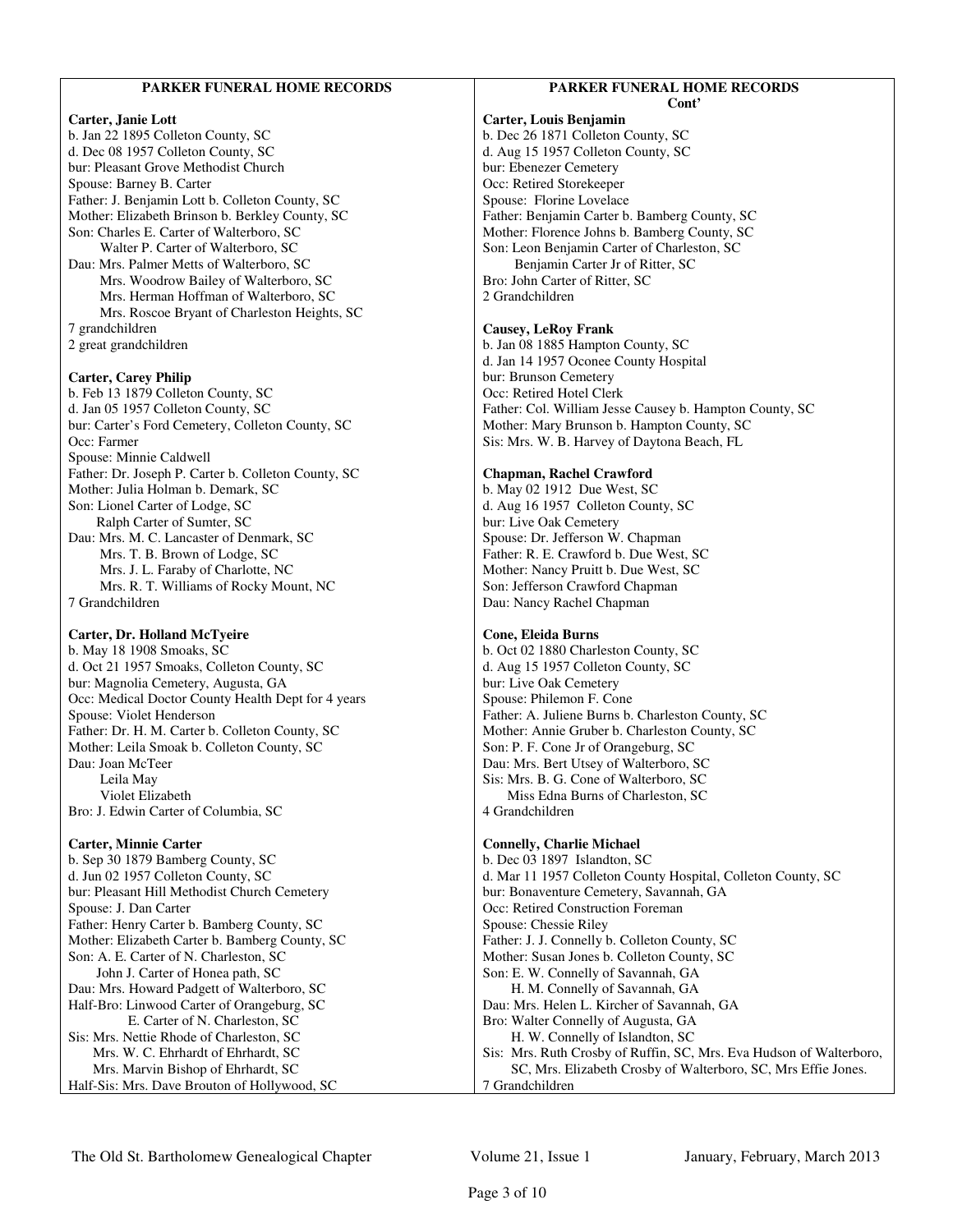#### **DESCENDANTS OF JOHN (JEAN) CHASSEREAU SR Cont' Generation Four**

- 128. **Mary Ann Elizabeth Varn**, born Jul 22 1837, died Sep 13 1869 in Barnwell County, SC, buried in Mt Pleasant Lutheran Church, Ehrhardt, SC. She married **Adam Bishop**, before 1857, born Feb 08 1834 (son of **Jacob Bishop** and **Elizabeth Copeland**), died Oct 10 1889, buried in Mt Pleasant Lutheran Church, Ehrhardt, SC. **Adam**: Married a second time to Mrs. Emily Elizabeth McMillan Eaves daughter of Capt. H. W. and Sophia McMillan. She was the widow of S. W. Eaves and had five children. *Children:*
	- 536 i. George Washington Bishop Sr, born Jan 11 1857, died Mar 20 1902, buried in West View Cemetery, Atlanta, GA. He married Roma Culbertson, born May of 1864.
	- 537 ii. Laura Elizabeth Bishop, born about 1858, died about 1881, buried in Springtown Baptist Church, Bamberg, SC. She married Henry Monroe Sandifer, son of Henry A. Sandifer and Rebecca Georgianna Hanberry.
	- 538 iii. Florence Eugenia "Janie" Bishop, born Aug 28 1864, died May 25 1933, buried in Elmwood Cemetery, Columbia, SC. She married Henry Holbeck Hill, Aug 13 1885, born Sep 30 1862, died Nov 26 1937, buried in Elmwood Cemetery, Columbia, SC.
	- 539 iv. William Robert Bishop Sr, born May 28 1866, died Mar 22 1956, buried in Restland Cemetery, Bamberg Co, SC. He married Mary Bellinger Fishbourne, Dec 11 1889, born Feb 02 1867, died Jan 17 1932, buried in Restland Cemetery, Bamberg Co, SC.
- 129. **Perry Monroe Varn**, born Mar 11 1845 in Bamberg County, SC, died Feb 09 1927 in Bamberg County, SC, buried in Colston Branch Baptist Church, Bamberg, SC. He married **Ernestine A. "Tinney" Furman or Farmer**, born about 1851 in Barnwell County, SC.
	- *Children:*<br>540 i. William F 540 i. William Hansford "Hammie" Varn, born Jan 02 1870 in Bamberg County, SC, died Nov 18 1932 in Richland County, SC, buried in Pleasant Hill Methodist Church, Ehrhardt, SC, occupation Mercantile Business. He married Mary Olivia Ayer, born Oct 22 1874 in Barnwell now Bamberg County, SC (daughter of Lewis Malone Ayer and Carolyn Lucia Hughes), died Jul 03 1900.
	- 541 ii. Loula Elizabeth "Lula" Varn, born Aug 12 1872 in Barnwell County, SC, died Jun 16 1950 in Bamberg County, SC, buried in James McMillan Cemetery, Bamberg Co, SC. She married Aquilla Lee McMillan, Nov of 1895 in Bamberg County, SC, born May 09 1867 in Barnwell County, SC (son of George Butler McMillan and Elizabeth Olive "Eliza or Betsy" Rentz), died Dec 22 1951 in Bamberg County, SC, buried in James McMillan Cemetery, Bamberg Co, SC.
	- 542 iii. Charles Monroe Varn, born Jul 31 1875 in Barnwell County, SC, died Aug 18 1949.
	- 543 iv. Jasper Brabham Varn Sr, born Nov 14 1881, died Jul 04 1960, buried in Shady Rest Cemetery, Bamberg County, SC. He married Letitia Floriemell "Florrie" McMillan, born May 04 1882 (daughter of Henry Zachary McMillan and F. Virginia "Ginnie" Westbury), died Feb 07 1966, buried in Shady Rest Cemetery, Bamberg County, SC.
	- 544 v. Kamer Varn. He married Olive Ayer.
- 130. **Miles Jefferson Varn**, born Mar 08 1848 in Bamberg County, SC, died Nov 20 1891 in Barnwell County, SC. He married (1) **Susan C. Mims**, about 1865.

*Children:*

- 545 i. Ogreta Varn, born Oct of 1868 in Colleton County, SC, died about 1928, buried in Colston Branch Baptist Church, Bamberg, SC. She married George Rentz Beard, born Nov 22 1854 in Barnwell County, SC (son of Thomas Beard and Sarah Ann Chitty), died Oct 20 1896 in Bamberg County, SC, buried in Colston Branch Baptist Church, Bamberg, SC.
- He married (2) **Susan Elkins**, born about 1848 in Bamberg County, SC.
	- *Children:*
	- 546 ii. Arthur A. Varn, born Dec 18 1873 in Bamberg County, SC, died Dec 09 1929 in Bamberg County, SC, buried in South End Cemetery, Bamberg, SC. He married Lula Carter, born Jan 04 1870 in Colleton County, SC (daughter of Levi Carter and Jane E. Boatwright), died Dec 12 1954 in Bamberg County, SC, buried in South End Cemetery, Bamberg, SC. Lula: Married a second time to a Mr. Rutland.
- 132. **George W. Jenny**, born about 1832. He married **Harriet S. Harter**, born Mar 07 1836 in Barnwell County, SC (daughter of **Henry "Joel" Harter** and **Elizabeth "Eliza" Lightsey**), died Apr 22 1916 in Hampton County, SC, buried in St Nicholas Lutheran Church, Fairfax, SC.

*Children:*

- 547 i. Francis Marion "Frank" Jenny, born Aug 13 1866, died Dec 12 1951, buried in St Nicholas Lutheran Church, Fairfax, SC. He married (1) Adelle Inez "Addie" Platts, born Aug 18 1871 (daughter of David Holbrook Platts and Rosa Caroline Kearse), died Mar 20 1910, buried in St Nicholas Lutheran Church, Fairfax, SC. He married (2) Florence Carter, born Oct 11 1884, died May 31 1921, buried in St Nicholas Lutheran Church, Fairfax, SC.
- 134. **Clementine Harriet Jenny**, born about 1837. She married **Robert H. Rivers**, born about 1835 (son of **David Rivers** and **Annie Susannah Lightsey**), died about 1863.

 *Children:* Benjamin "Benny" Rivers, born about 1859, died about 1868.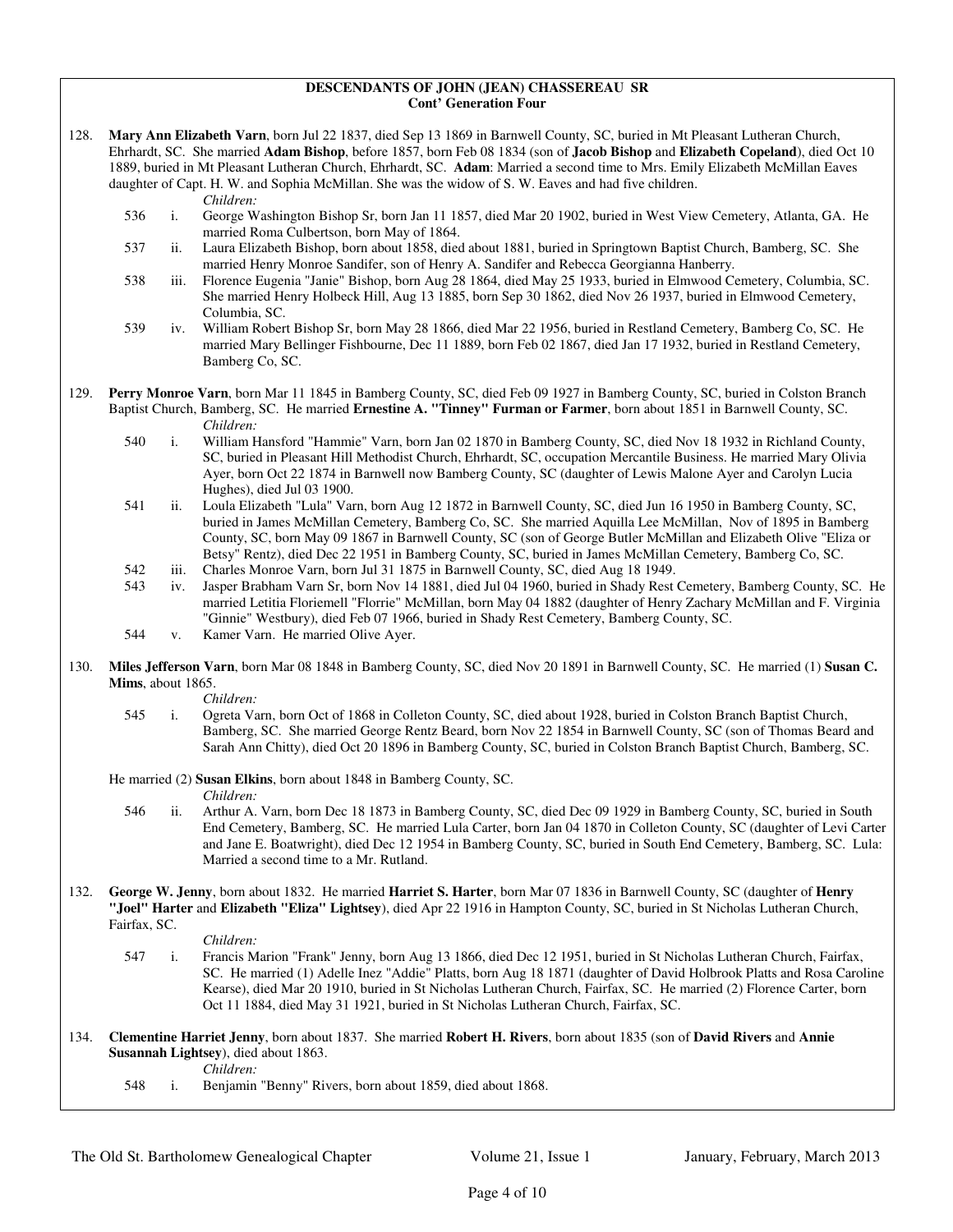136. **Elizabeth W. Jenny**, born about 1844 in Fairfax, Allendale County, SC. She married **Frank Brant**, about 1867, born about 1842 in Fairfax, Allendale County, SC (son of **John Brant** and **Rebecca Jane Cope**).

*Children:*<br>549 **i**. Hattie Lou

- i. Hattie Louise Bryant, born Sep 04 1884 in South Carolina, died Jul 13 1925 in South Carolina. She married David Lucius Priester, born about 1870 in South Carolina (son of Jacob Robert "Jake" Priester and Harriett Simmons), died May 19 1936 in Bibb County, Ga.
- 550 ii. Ana Bryant. She married S. E. Bailey.

137. **Sarah Ann "Sallie" Jenny**, born Oct 03 1846, died Jan 14 1937, buried in St Nicholas Lutheran Church, Fairfax, SC. She married **Charles David Loadholt**, born Jan 23 1850 (son of **D. O. Loadholt** and **Piety Unknown**), died Jun 12 1921, buried in St Nicholas Lutheran Church, Fairfax, SC.

- *Children:*<br>551 i. George W i. George Wyman "Isadore" Loadholt, born Nov 14 1871, occupation Dr., died Feb 12 1955, buried in St Nicholas Lutheran Church, Fairfax, SC. He married Julia Ethel Miller, about 1908, born Oct 16 1883, died Jan 20 1954, buried in St Nicholas Lutheran Church, Fairfax, SC.
- 552 ii. Maggie Rebecca R. Loadholt, born Aug 23 1874 in Barnwell County, SC, died Dec 04 1943 in Bamberg County, SC, buried in Hickory Grove Baptist Church, Hampton, SC. She married Asberry Cassie Barnes.
- 553 iii. William D. "Willie" Loadholt, born about 1878.
- 554 iv. Joseph Charles "Joe" Loadholt, born Dec of 1881. He married Jessie Mae Johns, born about 1882.
- 555 v. Otto Teddrman Loadholt, born Apr 04 1884, died Oct 02 1961, buried in St Nicholas Lutheran Church, Fairfax, SC. He married Lucy Lee Cone, born Sep 16 1893, died May 11 1985, buried in St Nicholas Lutheran Church, Fairfax, SC. 556 vi. Unknown Loadholt.
- 557 vii. Albert Marcellus Loadholt, born Mar 17 1888, died Jan 04 1969, buried in St Nicholas Lutheran Church, Fairfax, SC. He married Lillian Miller, born Jun 01 1890, died Mar 26 1970, buried in St Nicholas Lutheran Church, Fairfax, SC.
- 558 viii. Marie Irene Loadholt.

#### 138. **John Daniel Jenny**, born Mar 18 1849, died Jan 10 1946 in Fairfax, Allendale County, SC, buried in St Nicholas Lutheran Church, Fairfax, SC. He married (1) **Louise Elizabeth Kearse**.

*Children:*

- 559 i. Minnie D. Jenny, born Jan 27 1876 in Fairfax, Allendale County, SC, died May 05 1963 in Allendale County Hospital, Allendale, SC, buried in St Nicholas Lutheran Church, Fairfax, SC. Reared in the home of her uncle and aunt Capt. and Mrs. J. Wyman Jenny. She married Joseph L. Folk, born Oct 23 1881 in Colleton County, SC (son of John Jacob Folk and Ella Elizabeth Ayer), died Feb 10 1970 in Orangeburg Regional Hospital, Orangeburg, SC, buried in St Nicholas Lutheran Church, Fairfax, SC.
- 560 ii. Addie E. Jenny, born Jan 20 1878, died May 12 1938, buried in St Nicholas Lutheran Church, Fairfax, SC. She married John Francis Coleman, about 1906, born Oct 02 1876, died May 01 1959, buried in St Nicholas Lutheran Church, Fairfax, SC, occupation Dr. John: Married previously and had a daughter Erma born about 1905 see Bamberg County, SC Census 1910.
- 561 iii. George William "Willie" Jenny, born Apr 19 1879, died Mar 21 1957, buried in Bethlehem Baptist Church Fairfax Cemetery, Fairfax, SC. He married Irene "Rena" Ritter, Apr 15 1903, born Dec 21 1882 (daughter of Henry J. Ritter and Victoria Christobelle Fogle), died Apr 21 1964, buried in Bethlehem Baptist Church Fairfax Cemetery, Fairfax, SC.
- 562 iv. Rebecca W. Jenny, born Nov 19 1882 in Allendale County, SC, died Dec 26 1981 in Lowman Home, White Rock, SC, buried in St Nicholas Lutheran Church, Fairfax, SC. She married Carl F. W. Ficken, born Nov 02 1885, died Feb of 1920, buried in St Nicholas Lutheran Church, Fairfax, SC.
- 563 v. Bessie W. Jenny, born about 1883. She married W. A. "Willie" Rast, about 1904.

 He married (2) **Emma Sheldonia Dannelly**, Dec 11 1900, born May 18 1872 in Colleton County, SC (daughter of **John McKewn Dannelly** and **Martha "Sheldonye" Smyly**), died Jul 28 1947 in Fairfax, Allendale County, SC, buried in St Nicholas Lutheran Church, Fairfax, SC.

|      |     | Children:                                                                                                                  |
|------|-----|----------------------------------------------------------------------------------------------------------------------------|
|      | 564 | vi. Sadie Ray Jenny, born Jul 06 1907 in Allendale, Allendale County, SC, died Sep 14 1944 in Charleston, SC, buried in    |
|      |     | Bethlehem Baptist Church Fairfax Cemetery, Fairfax, SC. She married John "Miles" Loadholt, born Dec 28 1898 (son of        |
|      |     | Miles Loadholt and Josephine Brunson), died Dec 08 1961 in Duke Hospital, Durham, NC, occupation Agent for New             |
|      |     | York Life Insurance Company, buried in Bethlehem Baptist Church Fairfax Cemetery, Fairfax, SC, military Veteran of         |
|      |     | World War I. John: Death Dated Listed as Dec 01 1965 in Cemetery Index. Married a second time to Dessie Strawhorn.         |
|      | 565 | vii. Kathryn Schofield Jenny, born Nov 06 1908, died Feb 05 1997 in Allendale, Allendale County, SC, buried in St Nicholas |
|      |     | Lutheran Church, Fairfax, SC. She married John Dwight Livingston, Dec 24 1933 in St Nicholas Lutheran Church,              |
|      |     | Fairfax, SC, born Sep 22 1908 in Kitchings Mill, SC (son of Zebulon Vance Livingston and Beulah Carlisle), died Dec        |
|      |     | 10 1994, buried in St Nicholas Lutheran Church, Fairfax, SC.                                                               |
|      |     |                                                                                                                            |
| 140. |     | <b>Julia Harriette Varn</b> , born Jul 01 1837, died Dec 05 1918. She married Isham or Isom Carter.                        |
|      |     | Children:                                                                                                                  |
|      | 566 | Anna Carter, born in Colleton County, SC, died Jul 24 1968 in Orangeburg, SC, in Prospect Methodist Church, Bowman,        |
|      |     | SC. She married William Lee Inabinet.                                                                                      |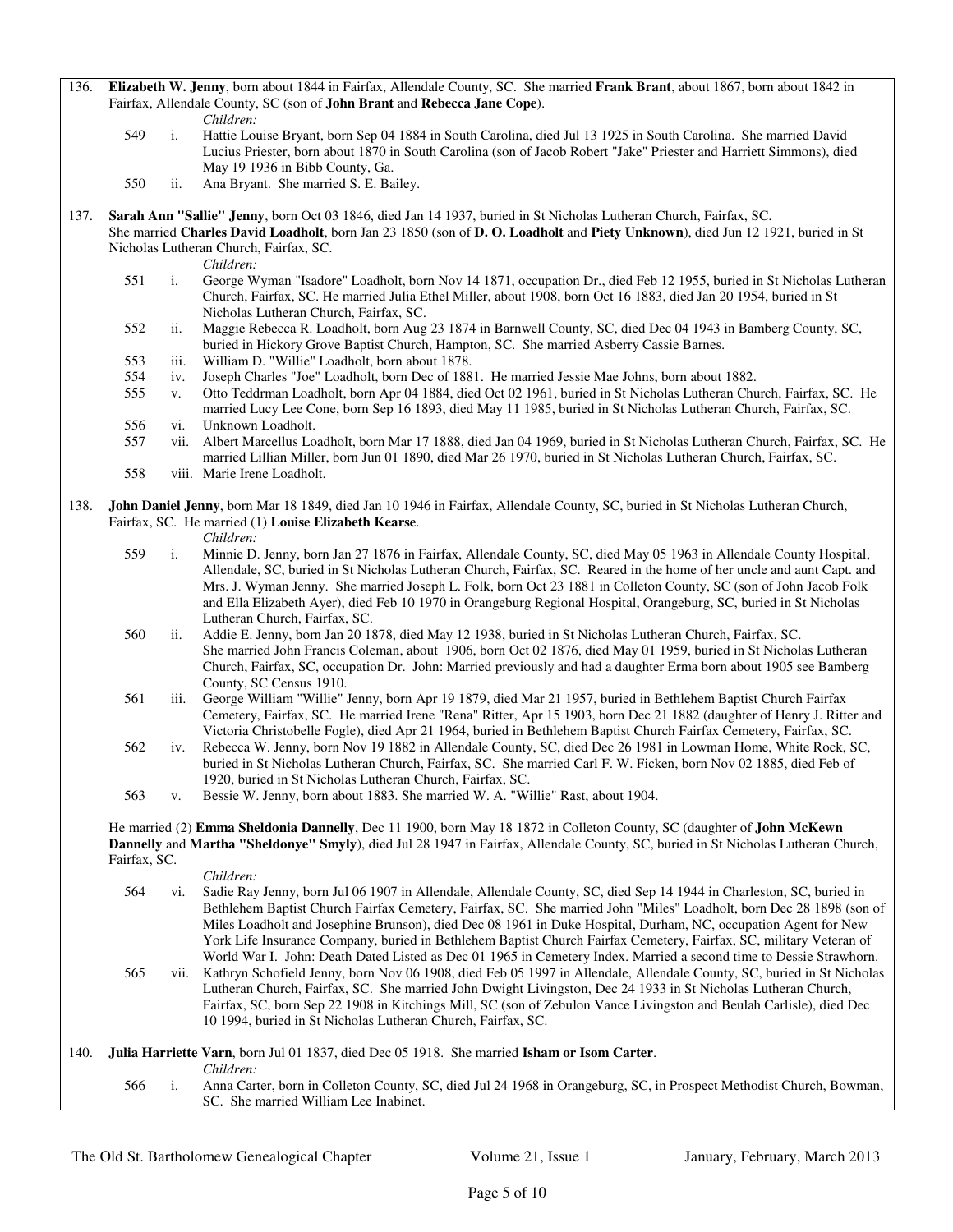- 567 ii. Isaac William Carter, born about 1867 in Barnwell County, SC, died Feb 07 1921, buried Feb 08 1921 in Prospect Southern Methodist, Jamison, SC, occupation Carpenter.
- 141. **John W. Varn**, born Oct 14 1840, military Served in the War Between States, died Jun of 1931, buried in Wesley Chapel Methodist, Colleton County, SC. He married **Frances Cornelia Folk**, born Mar 20 1848 in Colleton County, SC (daughter of **Frances Folk** and **Mahala Platts**), died Aug 01 1932 in Ehrhardt, Bamberg County, SC, buried in Wesley Chapel Methodist, Ehrhardt, SC. *Children:*
	- 568 i. William F. Varn, born Apr 30 1869, died Sep 14 1870, buried in Wesley Chapel Methodist, Colleton County, SC.
		- ii. Infant Daughter Varn, buried in Wesley Chapel Methodist, Colleton County, SC.
- 144. **Ursula R. "Sula" Varn**, born Mar 30 1843, died Aug 18 1899, buried in Sardis Cemetery, Branchville, SC. She married **Abraham H. "Abe" Fairey**, born Mar 28 1842 (son of **Jesse W. Fairey** and **Mary Ann Syphret**), died Sep 12 1888, buried in Sardis Cemetery, Branchville, SC.

*Children:*

- 570 i. Minnie Fairey, born about 1863, died about 1868.
- 146. **Curtis M. Varn**, born about 1847 in South Carolina. He married **Anna "Annie" Barnes**, born about 1852 in South Carolina. *Children:*
	- 571 i. Mary Varn, born about 1872 in South Carolina.
	- 572 ii. Nora Varn, born about 1874 in South Carolina.
	- 573 iii. Charles Varn, born about 1876 in South Carolina.<br>574 iv. George Varn, born about 1878 in South Carolina.
	- 574 iv. George Varn, born about 1878 in South Carolina.<br>575 v. Hattie Varn, born Apr of 1880 in South Carolina.
	- v. Hattie Varn, born Apr of 1880 in South Carolina.
- 147. **Miles Bates Varn**, born Jun 03 1848 in Ehrhardt, Bamberg County, SC, died Nov 19 1903. He married **Josephine Eugenia Folk**, Jan 15 1882, born Mar 06 1863 in Ehrhardt, Bamberg County, SC (daughter of **William Calvin Folk** and **Annie Eugenia Copeland**), died Dec 08 1943, buried in South End Cemetery, Bamberg, SC.

- *Children:*<br>576 i. Frances A 576 i. Frances Americus "Fannie" Varn, born Oct 17 1882, died Oct 13 1907, buried in South End Cemetery, Bamberg, SC. She married Marvin Boyd Jones.
- 577 ii. Willie Bates Varn, born Sep 20 1883, died Sep 24 188-.
- 578 iii. Miles Herbert Varn Sr, born Nov 01 1889 in South Carolina, died Sep of 1940. He married Henrietta Harvey "Etta" Bragassa, about 1910, born Oct 04 1893 in Raleigh, NC (daughter of John A. Bragassa and Florence E. McGowan), died Feb 15 1922 in Atlanta, Fulton County, GA, buried in West View Cemetery, Atlanta, GA.
- 579 iv. John Harry Varn, born Feb 22 1891 in Jamison, SC, died Mar 5 1951, buried in Memorial Park Cemetery. He married Mamie Euelund Inabinet, May 19 1917, born Aug 9 1898 in Orangeburg County, SC (daughter of William Lee Inabinet and Anna Carter), died Apr of 1976 in Orangeburg Regional Hospital, Orangeburg, SC, buried in Memorial Park Cemetery, Orangeburg, SC.
- 580 v. Annie Mae Varn, born Oct 02 1898, died Nov 14 1958, buried in Sunnyside Cemetery, Orangeburg, SC. She married (1) Robert Benjamin Chestnut, born Apr 08 1873, died Apr 25 1952, buried in Sunnyside Cemetery, Orangeburg, SC. She married (2) Charles Chamberlain, Feb 20 1954.
- 581 vi. Gladys Josephine Varn, born Jun 10 1900, died May 03 1962, buried in South End Cemetery, Bamberg, SC. She married (1) Carl Newman. She married (2) R. H. Jolly.
- 148. **Henry Gufford Varn**, born about 1849. He married **Mary Elizabeth Zellers**, born Jan 18 1850 in Colleton County, SC (daughter of **William Zellers** and **Rebecca Avant**), died Jul 26 1936 in Colleton County, SC, buried in Peniel Methodist Church, Walterboro, SC.
	- *Children:*<br>582 i W Berry i. W. Berry Varn, born Jun of 1869. He married Angie Benton, about 1891, born Nov 10 1874 in Colleton County, SC (daughter of Benjamin Gaines Benton and Laura Ann Mathis).
	- 583 ii. Elizabeth "Betty" Varn, born Apr 22 1871, died Dec 26 1945, buried in Live Oak Cemetery, Walterboro, SC. She married William "Jonas" O'Quinn, born Mar 6 1871 (son of James Henry O'Quinn and Kesiah Sophia Trowell), died Jul 2 1944, buried in Live Oak Cemetery, Walterboro, SC.
	- 584 iii. Luther Kirkland Varn, born Jun 24 1873, died Dec 17 1940, buried in Peniel Methodist Church, Walterboro, SC, occupation Farmer. He married Charity Kate Pellum, born May 1 1874 in Colleton County, SC (daughter of Jacob B. Pellum and Mary M. Polk), died May 1 1949 in Charleston County, SC, buried in Peniel Methodist Church, Walterboro, SC.
	- 585 iv. Vinia Varn, born Apr 29 1873/6, died Dec 02 1942, buried in Peniel Methodist Church, Walterboro, SC. She married James Winfield "Jimmie" Blocker, about 1904, born Apr 07 1851 in South Carolina, died Mar 05 1925 in Charleston County, SC, buried in Peniel Methodist Church, Walterboro, SC, occupation Railroad Flagman. James: According to the 1900 Census James W. Blocker (Widower) is listed with 5 children including David Tiller Blocker (who in Obituary and death records show his mother as Vinia Varn. In 1910 James W. Blocker is married to Vina and census shows this to be his 2nd marriage and her 1st marriage with three children having been born to both James and Vina. According to the death certificate of James W. Blocker he was born about 1847 died Mar 5 1925 in Charleston County, SC his wife was the informat on the death certificate. Dearth Certificate indicates they were living in Charleston,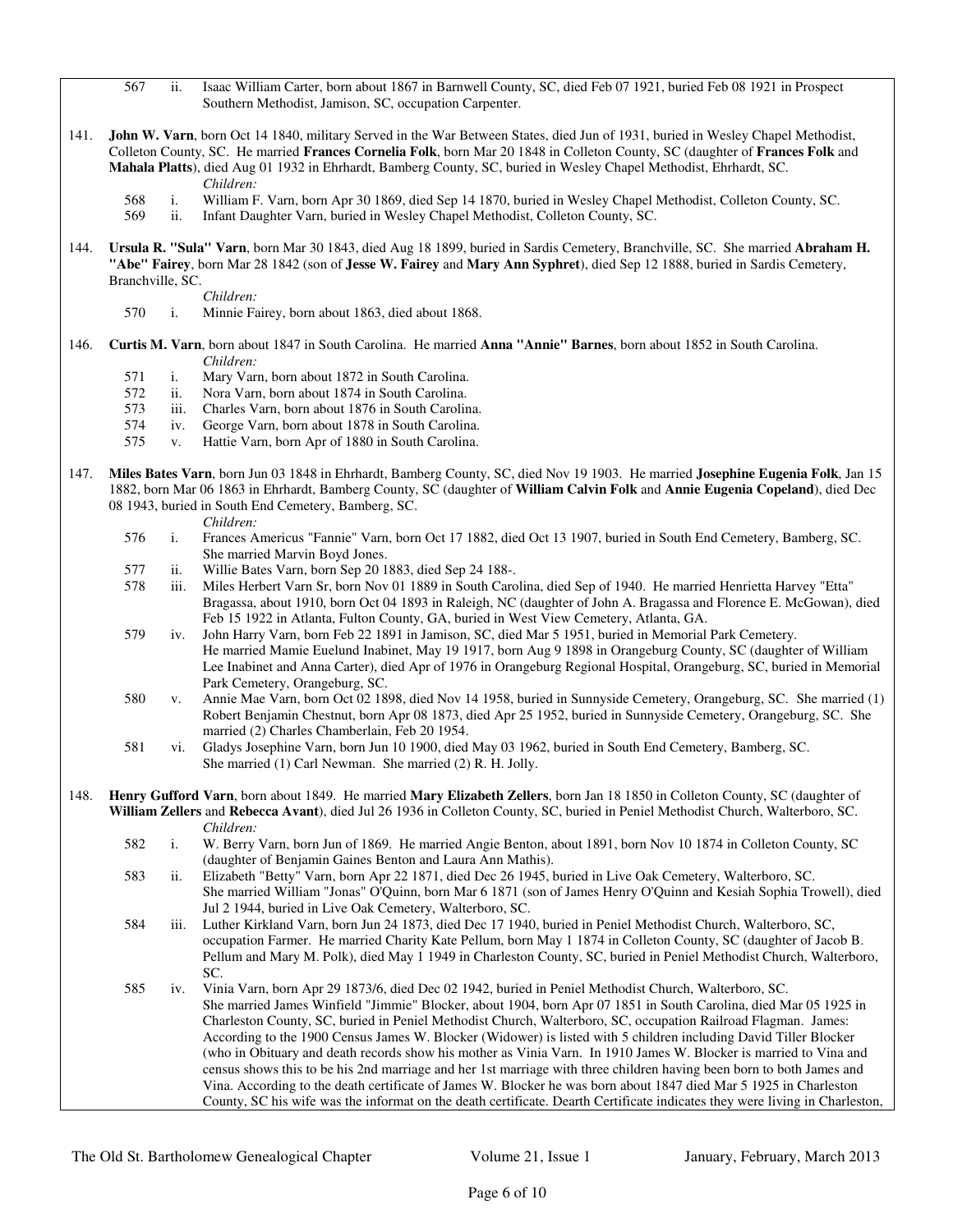|      | 586                                                                                                                                                                                                                            | V.                        | SC at the time of his death. Certificate shows father as J. W. Blocker but mother's name is unknown.<br>John David Varn, born Dec 14 1875 in Ruffin, Colleton County, SC, died Dec 12 1948 in Walterboro, Colleton County,<br>SC, buried in Bethel United Methodist Church, Ruffin, SC. Son of Henry G. Varn and Mary Zellars Varn. He married<br>Emily Ursula Ulmer, born Jun 9 1872 in Ruffin, Colleton County, SC (daughter of Andrew Capers "Cape" Ulmer and<br>Emily Eleanor Hudson), died Aug 21 1938 in Ruffin, Colleton County, SC, buried in Bethel United Methodist Church,<br>Ruffin, SC.                      |  |  |  |
|------|--------------------------------------------------------------------------------------------------------------------------------------------------------------------------------------------------------------------------------|---------------------------|---------------------------------------------------------------------------------------------------------------------------------------------------------------------------------------------------------------------------------------------------------------------------------------------------------------------------------------------------------------------------------------------------------------------------------------------------------------------------------------------------------------------------------------------------------------------------------------------------------------------------|--|--|--|
|      | 587                                                                                                                                                                                                                            | $\overline{\mathbf{v}}$ . | Bascom Henry "Bass" Varn, born Jun 15 1877 in Walterboro, Colleton County, SC, died Dec 29 1929 in Savannah, GA,<br>buried in Bonaventure Cemetery, Savannah, GA. He married (1) Minnie Bell Herndon, born Jun 26 1883 in Walterboro,<br>Colleton County, SC (daughter of Ivy Joseph "Joe" Herndon and Martha "Jane" Sineath), died Aug 26 1909 in<br>Walterboro, Colleton County, SC, buried in Doctor's Creek Baptist Church, Walterboro, SC. He married (2) Ella Ree.                                                                                                                                                  |  |  |  |
|      | 588                                                                                                                                                                                                                            | vii.                      | Mary R. "Polly" Varn, born Mar 07 1881 in Colleton County, SC, died Jun 25 1967 in Colleton County Hospital,<br>Walterboro, SC, buried in Peniel Methodist Church, Walterboro, SC. She married Byron W. "Chris" Bowers, born Jul 19<br>1888 in Colleton County, SC (son of Alfred Bowers and Katherine Bennett), died Mar 08 1968 in Colleton County<br>Hospital, Walterboro, SC, buried in Peniel Methodist Church, Walterboro, SC, occupation Retired farmer, military<br>Veteran of World War I. Byron: Married previously to Eura Ihley. Son of Alfred Bowers and Katherine Bennett<br>Bowers of Colleton County, SC. |  |  |  |
| 150. | James Gilder Varn, born about 1854 in Varnville, Hampton County, SC, died Dec 24 1883, buried in Restland Cemetery, Bamberg Co,<br>SC. He married Emma Florence Byrd, born in Branchville, Orangeburg County, SC.<br>Children: |                           |                                                                                                                                                                                                                                                                                                                                                                                                                                                                                                                                                                                                                           |  |  |  |
|      | 589                                                                                                                                                                                                                            | i.                        | Edgar William Varn, born Jun 27 1882 in Bamberg County, SC.                                                                                                                                                                                                                                                                                                                                                                                                                                                                                                                                                               |  |  |  |
| 151. |                                                                                                                                                                                                                                |                           | Lucius Bellinger Varn, born Feb 14 1856 in Near Ehrhardt, Barnwell County, SC, died Feb 26 1912, buried in Sardis Cemetery,<br>Branchville, SC. He married (1) Olive Susannah "Sue" Folk.<br>Children:                                                                                                                                                                                                                                                                                                                                                                                                                    |  |  |  |
|      | 590                                                                                                                                                                                                                            | i.                        | Henry Lee Varn, born Apr 27 1887, died Sep 20 1900, buried in Wesley Chapel Methodist, Colleton County, SC.                                                                                                                                                                                                                                                                                                                                                                                                                                                                                                               |  |  |  |
|      |                                                                                                                                                                                                                                |                           | He married (2) Mary Cornelia "Mamie" Fairey, born May 10 1862 in Branchville, Orangeburg County, SC (daughter of Jesse William                                                                                                                                                                                                                                                                                                                                                                                                                                                                                            |  |  |  |
|      |                                                                                                                                                                                                                                |                           | Fairey and Caroline Elizabeth Joyner), died Nov 24/5 1914, buried in Sardis Cemetery, Branchville, SC.                                                                                                                                                                                                                                                                                                                                                                                                                                                                                                                    |  |  |  |
|      | 591                                                                                                                                                                                                                            | ii.                       | Children:<br>Minnie Lee Varn, born Oct of 1882 in Bamberg County, SC, died Jun 20 1935 in Charleston County, SC, buried in<br>Sardis Cemetery, Branchville, SC. She married Alonza Simpson Hair, born about 1878, died about 1960, buried in                                                                                                                                                                                                                                                                                                                                                                              |  |  |  |
|      | 592                                                                                                                                                                                                                            | iii.                      | Sardis Cemetery, Branchville, SC.<br>Lucius "Monroe" Varn, born Jul 05 1884 in Ehrhardt, Bamberg County, SC, died Oct 25 1967, buried in Sardis                                                                                                                                                                                                                                                                                                                                                                                                                                                                           |  |  |  |
|      | 593                                                                                                                                                                                                                            | iv.                       | Cemetery, Branchville, SC.<br>Willie C. Varn, born Nov 27 1885, died Aug 29 1890 in Ehrhardt, Bamberg County, SC.                                                                                                                                                                                                                                                                                                                                                                                                                                                                                                         |  |  |  |
|      | 594                                                                                                                                                                                                                            | V.                        | John Doyle Varn Sr, born Sep 19 1887, died Sep 15 1973 in Charleston County, SC. He married Belle Hamilton.                                                                                                                                                                                                                                                                                                                                                                                                                                                                                                               |  |  |  |
|      | 595                                                                                                                                                                                                                            | vi.                       | Fletcher Otis Varn Sr, born Oct 23 1889 in Near Ehrhardt, Barnwell County, SC, died Jun 12 1955 in Orangeburg<br>Regional Hospital, Orangeburg, SC, buried in Sardis Cemetery, Branchville, SC, occupation Southern RR Engineer. He<br>married Mary Elizabeth "Bessie" Knight, Jun 24 1914, born Nov 03 1890 in Colleton County, SC (daughter of George<br>Pinckney "Son" Knight and Elizabeth Rachel Agustia Hussey), died Nov 20 1967 in Branchville, Orangeburg County,<br>SC, buried in Sardis Cemetery, Branchville, SC.                                                                                             |  |  |  |
|      | 596                                                                                                                                                                                                                            | V11.                      | Mabelle Varn, born Mar 27 1891, died Sep 23 1892, buried in Sardis Cemetery, Branchville, SC.                                                                                                                                                                                                                                                                                                                                                                                                                                                                                                                             |  |  |  |
|      | 597                                                                                                                                                                                                                            |                           | viii. Elizabeth Kathleen Varn, born Jul 05 1893, died Sep 06 1979, buried in Sardis Cemetery, Branchville, SC.                                                                                                                                                                                                                                                                                                                                                                                                                                                                                                            |  |  |  |
|      | 598                                                                                                                                                                                                                            | ix.                       | She married Clifford C. Lane.<br>Lucille Varn, born Feb 19/22 1896 in Branchville, Orangeburg County, SC, died Sep 25 1919 in Charleston, Charleston                                                                                                                                                                                                                                                                                                                                                                                                                                                                      |  |  |  |
|      | 599                                                                                                                                                                                                                            | х.                        | County, SC, buried in Sardis Cemetery, Branchville, SC. She married John Thomas Lynch, Aug 29 1916.<br>Vivian Varn, born Feb of 1898, died Mar 07 1968 in Port Royal, SC. She married Frank LaPrade Tyree, born Dec 07<br>1889 in Alabama (son of Timothy Thomas Tyree and India Howard LaPrade), died Aug of 1966 in Beaufort County, SC,                                                                                                                                                                                                                                                                                |  |  |  |
|      | 600                                                                                                                                                                                                                            | Xi.                       | social security num 250-50-1653, buried in Beaufort National Cemetery, Beaufort, SC.<br>Samuel Probes Varn Sr, born Jun 25 1899, died Apr 23 1976, buried in Sardis Cemetery, Branchville, SC.<br>He married Norma Griffith, born Feb 03 1908 in Cope, SC (daughter of T. G. Griffith and Fannie Bair), died Apr 08                                                                                                                                                                                                                                                                                                       |  |  |  |
|      | 601                                                                                                                                                                                                                            | <b>xii.</b>               | 1955 in Charleston, SC, buried in Sardis Cemetery, Branchville, SC.<br>Benjamin Franklin Varn Sr, born Dec 28 1904 in Branchville, Orangeburg County, SC, died Aug 9 1961 in Charleston,<br>SC, buried in Sardis Cemetery, Branchville, SC, military South Carolina AMM2 United States Navy Veteran of World<br>War I. He married Blanche Styles, born about 1916.                                                                                                                                                                                                                                                        |  |  |  |
|      |                                                                                                                                                                                                                                |                           |                                                                                                                                                                                                                                                                                                                                                                                                                                                                                                                                                                                                                           |  |  |  |
| 153. |                                                                                                                                                                                                                                |                           | Aaron G. Varn, born Sep 10 1856, died Mar 17 1913.<br>He married Stella Jourdan, born Aug 26 1868, died Sep 23 1935, buried in<br>Starr Cemetery, Olar, SC.                                                                                                                                                                                                                                                                                                                                                                                                                                                               |  |  |  |
|      |                                                                                                                                                                                                                                |                           | Children:                                                                                                                                                                                                                                                                                                                                                                                                                                                                                                                                                                                                                 |  |  |  |
|      | 602<br>603                                                                                                                                                                                                                     | i.<br>ii.                 | G. P. Varn, born about 1891.<br>Caroline Rommel "Carrie" Varn, born about 1896 in Branchville, Orangeburg County, SC, died Aug 22 1976 in Olar,<br>Bamberg County, SC, occupation Co-Operator of R. L. Morris Mercantile Company in Olar, SC, buried in Starr<br>Cemetery, Olar, SC. She married Ruby Lee Morris Sr, 1913, born Aug 16 1894 in Olar, Bamberg County, SC (son of                                                                                                                                                                                                                                           |  |  |  |
|      |                                                                                                                                                                                                                                |                           | William A. Morris and Hapsie Katherine Bessinger), died Nov 7 1976 in Bamberg County Hospital, Bamberg, SC,                                                                                                                                                                                                                                                                                                                                                                                                                                                                                                               |  |  |  |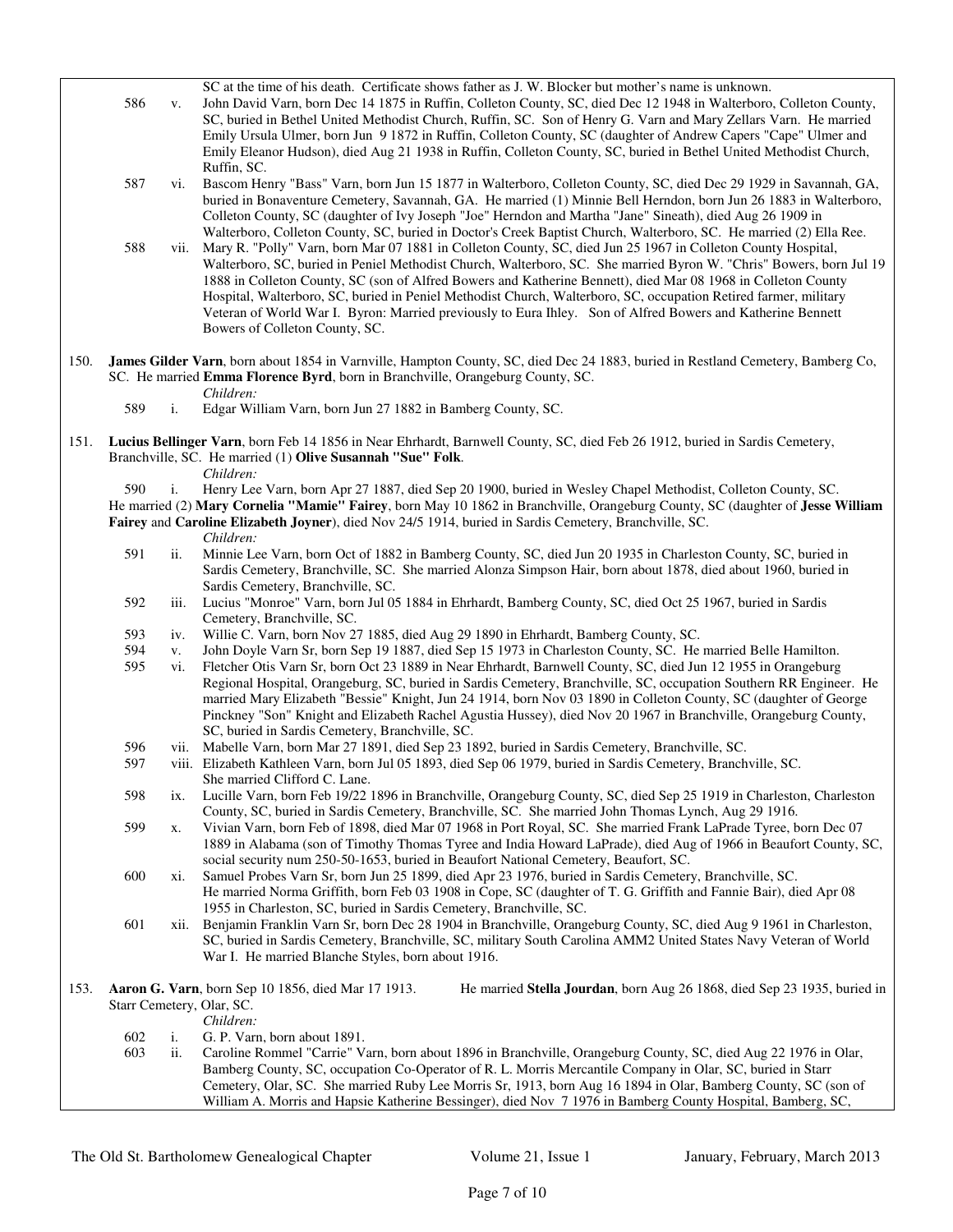buried in Starr Cemetery, Olar, SC, occupation Retired Farmer and Former Owner and Operator of R. L. Morris Mercantile Company.

- 604 iii. Lucius Bates Varn, born Oct 08 1904 in Midway, SC, died Jan 09 1959 in Baptist Hospital, Columbia, SC, buried in Elmwood Memorial Park, Columbia, SC, occupation L & J Construction Company. He married Mattie Mereece Kinard, May 10 1936, born Feb 25 1909 (daughter of Augustus Thomas "Gus" Kinard and Julia Viola Ayer), died Nov 26 1989, buried in Elmwood Memorial Park, Columbia, SC.
- 605 iv. Ruby Varn. She married Unknown Watson.
- 154. **George "Creighton" Varn**, born Apr of 1860 in South Carolina. Moved to Chatham County, Warsaw Township, GA in 1895. He married **Rena E. Fairy**, born Jan of 1866 in South Carolina.
	- *Children:*
	- 606 i. Blanche Estelle Varn, born Feb 07 1886 in South Carolina, died May 09 1927 in Thunderbolt, Ga, buried in Bonaventure Cemetery, Savannah, GA. She married Screven Turner Hill, about 1902, born May 04 1877 in Georgia (son of Benjamin F. Hill and Sarah L. Turner), died Feb 16 1935, buried in Bonaventure Cemetery, Savannah, GA.
	- 607 ii. Norma Varn, born Feb of 1887 in South Caro0lina.
	- 608 iii. Irene Varn, born Feb 08 1889, died Nov 03 1889, buried in Restland Cemetery, Bamberg Co, SC.
	- 609 iv. Ione E. Varn, born May of 1890 in South Carolina. She married William C. Duggan, born about 1889 in South Carolina.
	- 610 v. Camile or Camilla Varn, born Oct of 1891 in South Carolina. She married Eugene M. Rowe, about 1909, born about 1890 in Georgia.
	- 611 vi. Algernon Smith "Algie" Varn, born Aug 21 1894 in South Carolina, died Jun of 1966 in Savannah, Chatham County, GA. He married Jaynie A. Birch, born Nov 09 1893 in Virginia, died Apr of 1972.
	- 612 vii. Monica Varn, born Mar 03 1896 in Georgia, died Oct 08 1974 in Spencer, Rowan County, NC, buried in Rowan Memorial Park, Rowan County, NC. She married Robert S. Brown, born in Texas. Robert: Both Parents born in South Carolina.
	- 613 viii. Gladys Varn, born Mar of 1897 in Georgia.
	- 614 ix. George C. Varn, born about 1901 in Georgia.
- 156. **Georgeanna Chitty** (See marriage to number 58.)
- 157. **Mary Chitty**, born about 1837 in South Carolina, died about 1865 in Georgia. She married **Nathan Hendricks**, about 1863, born about 1815 in Nash County, NC, died Apr 10 1882 in Echols County, GA.
	- *Children:*
	- 615 i. Mary Jane Hendricks, born Jun 24 1866 in Echols County, GA., died Dec 10 1936 in Echols County, GA. She married Edward Philip Copeland, born about 1869 in Echols County, GA.
- 160. **James G. Chitty**, born about 1853 in South Carolina. He married **Emma R. Hagan**, Apr 10 1877 in Bulloch County, GA, born about 1858 in Georgia (daughter of **Solomon Hagan** and **Amelia Wilson**).
	- *Children:*
	- 616 i. James F. Chitty, born about 1878 in Georgia.
	- 617 ii. Louisa R. Chitty, born Aug of 1879. She married Unknown Walsh.
	- 618 iii. William Clayton Chitty, born about 1881.
	- 619 iv. Stella E. Chitty, born about 1886.
	- 620 v. Ruby Chitty, born about 1887.
	- 621 vi. Horace W. Chitty, born Oct 18 1888 in Bulloch County, GA., died Aug 26 1889 in Bulloch County, GA., buried in New Hope Methodist Church Cemetery, Bulloch County, GA.
- 161. **Elizabeth Olive "Eliza or Betsy" Rentz**, born Apr 5 1831 in Georgia, died Nov 21 1910 in Bamberg County, SC, buried in McMillan Cemetery, Bamberg County, SC. She married **George Butler McMillan**, about 1852 in Barnwell County, SC, born May 05 1824 in Bamberg County, SC (son of **James McMillan** and **Martha Sanford**), died Mar 27 1905 in Bamberg County, SC, buried in McMillan Cemetery, Bamberg County, SC.

*Children:*

- 622 i. Eudora "Dora" McMillan, born Nov 26 1856 in Barnwell County, SC, died Jun 06 1890 in Barnwell County, SC., buried James McMillan Cemetery, Bamberg Co, SC. She married Benjamin Franklin "Buffalo" Folk, Apr 18 1889, born Dec 18 1850 in Colleton County, SC (son of George Michael Folk and Margaret Rentz), died Mar 31 1925/35 in Bamberg County, SC, buried in South End Cemetery, Bamberg, SC.
- 623 ii. James Calvin McMillan, born May 10 1857 in Barnwell County, SC, died Jan 10 1926 in Bamberg County, SC, buried in James McMillan Cemetery, Bamberg Co, SC. He married Mary "Adrienne" Barbot, Nov 25 1886 in Barnwell County, SC, born Dec 31 1866 in South Carolina, died Jan 16 1948, buried in James McMillan Cemetery, Bamberg Co, SC.
- 624 iii. William Preston McMillan Sr, born Apr 03 1860 in Barnwell County, SC, died Jun 07 1942 in Bamberg County, SC, buried in James McMillan Cemetery, Bamberg Co, SC. He married (1) Mamie Kirkland, about 1881 in Barnwell County, SC, born Nov 02 1860 in Barnwell County, SC (daughter of John Cornelius "Old Jordon" Kirkland and Harriet Hazeltine Grimes), died Jun 10 1904 in Bamberg County, SC, buried in James McMillan Cemetery, Bamberg Co, SC. He married (2) Minnie Lee Kirkland, Mar 06 1919 in Bamberg County, SC, born Sep 14 1891 in Bamberg County, SC (daughter of Robert Frank Kirkland Sr and Laura Eva Folk), died Oct 25 1955, buried in Pleasant Hill United Methodist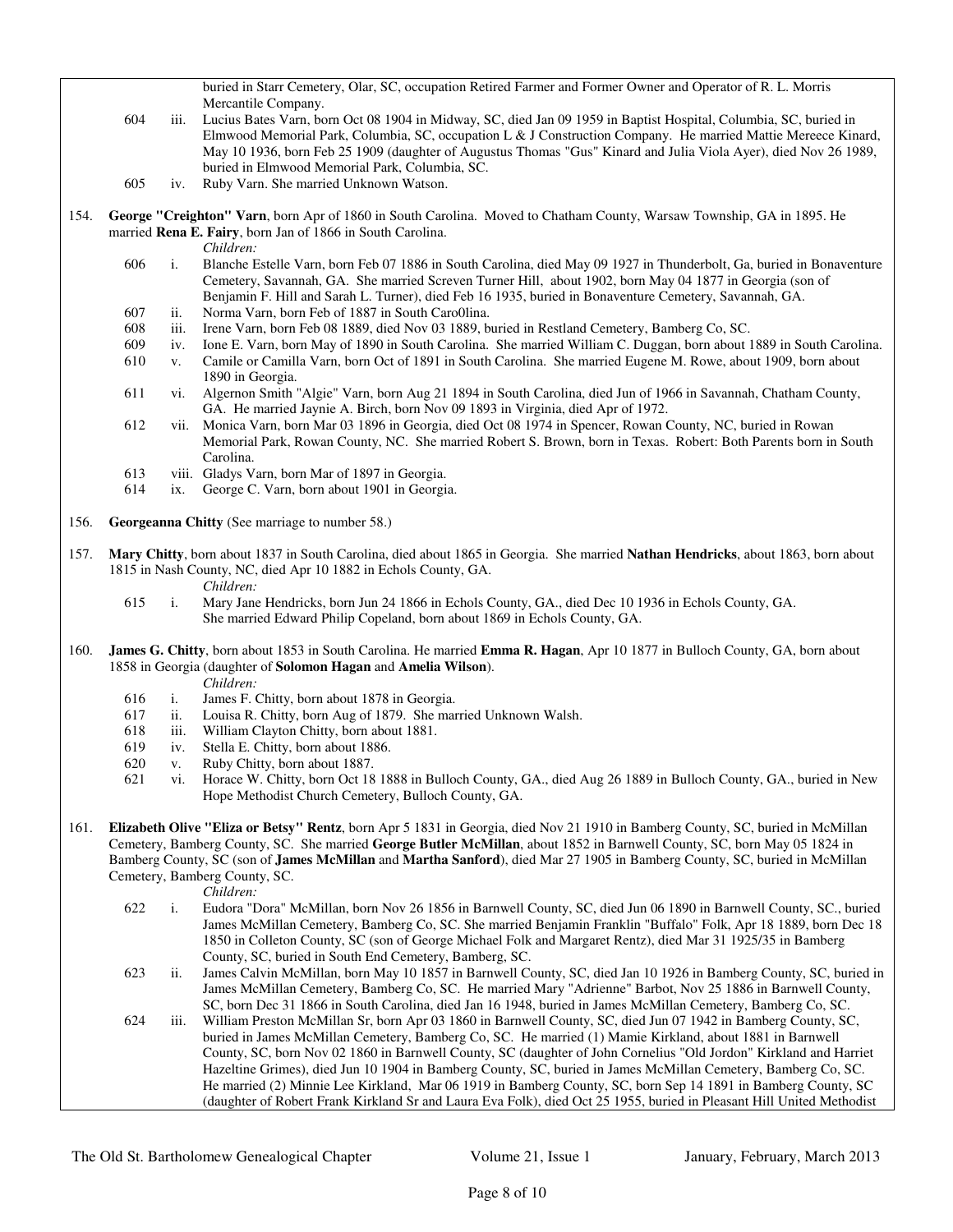|      | 625 | iv.  | Church, Ehrhardt, SC.<br>Benjamin McMillan, born Aug 05 1862 in Barnwell County, SC, died Apr 15 1864 in Barnwell County, SC, buried in                                                                                                                                                                                                                                                                                                                                                                                                                                                                                                                                                                                                                                                                                                                                                                                                                                   |
|------|-----|------|---------------------------------------------------------------------------------------------------------------------------------------------------------------------------------------------------------------------------------------------------------------------------------------------------------------------------------------------------------------------------------------------------------------------------------------------------------------------------------------------------------------------------------------------------------------------------------------------------------------------------------------------------------------------------------------------------------------------------------------------------------------------------------------------------------------------------------------------------------------------------------------------------------------------------------------------------------------------------|
|      |     |      | James McMillan Cemetery, Bamberg Co, SC.                                                                                                                                                                                                                                                                                                                                                                                                                                                                                                                                                                                                                                                                                                                                                                                                                                                                                                                                  |
|      | 626 | V.   | Jacob West "Jake" McMillan, born Aug 16 1864 in Barnwell County, SC, died Aug 30 1960 in Bamberg County, SC,<br>buried in James McMillan Cemetery, Bamberg Co, SC. He married Octavia T. Barbot, Feb 28 1889/92, born Jun 22<br>1870 in South Carolina, died Jul 27 1952 in Bamberg County, SC, buried in James McMillan Cemetery, Bamberg Co,                                                                                                                                                                                                                                                                                                                                                                                                                                                                                                                                                                                                                            |
|      |     |      | SC.                                                                                                                                                                                                                                                                                                                                                                                                                                                                                                                                                                                                                                                                                                                                                                                                                                                                                                                                                                       |
|      | 627 | vi.  | Aquilla Lee McMillan, born May 09 1867 in Barnwell County, SC, died Dec 22 1951 in Bamberg County, SC, buried in<br>James McMillan Cemetery, Bamberg Co, SC. He married Loula Elizabeth "Lula" Varn, Nov of 1895 in Bamberg<br>County, SC, born Aug 12 1872 in Barnwell County, SC (daughter of Perry Monroe Varn and Ernestine A. "Tinney"<br>Furman or Farmer), died Jun 16 1950 in Bamberg County, SC, buried in James McMillan Cemetery, Bamberg Co, SC.                                                                                                                                                                                                                                                                                                                                                                                                                                                                                                              |
|      | 628 |      | vii. Cooney McMillan, born Feb 09 1870 in Barnwell District, SC, died Jul 27 1870 in Barnwell District, SC, buried in James<br>McMillan Cemetery, Bamberg Co, SC.                                                                                                                                                                                                                                                                                                                                                                                                                                                                                                                                                                                                                                                                                                                                                                                                         |
|      | 629 |      | viii. Frederick Wilburn "Fred" McMillan, born May of 1872 in Barnwell County, SC, died Dec 24 1918 in Bamberg County,<br>SC, buried in James McMillan Cemetery, Bamberg Co, SC. He married Elizabeth All, about 1899 in Bamberg County,<br>SC, born Jun of 1880 in Barnwell County, SC (daughter of Richard All and Elsie Williams), died about 1937, buried in<br>James McMillan Cemetery, Bamberg Co, SC.                                                                                                                                                                                                                                                                                                                                                                                                                                                                                                                                                               |
| 162. |     |      | Jacob George Rentz, born Apr 12 1832 in Old Barnwell County, SC, died Nov 5 1920 Hunters Chapel section, Bamberg County, SC,<br>buried in Hunter's Chapel Community, Bamberg County, SC. Served his country in War Between the States. He was a member of<br>Company G, and was wounded in the second battle of Manassas. After he recovered he served as commissary of his company until the<br>close of the war. According to the death certificate #21536 Jacob died Oct 30 1920 and was born Feb 12 1831. He married Mary E.<br>Hunter, Jul 8 1852 in Hunter's Chapel Community, Bamberg County, SC, born Dec 28 1835 in Old Barnwell County, SC (daughter of<br>James Wilson Hunter and Elizabeth "Lizzie" Hughes), died Mar 18 1921 in Bamberg County, SC, buried in Hunter's Chapel<br>Community, Bamberg County, SC. Mary: Death Certificate of Mary Hunter Rentz shows she was born in Bamberg, SC and that she died<br>March 19 1921 (Cert #2888).<br>Children: |
|      | 630 | i.   | Elizabeth Catherine "Betsy" Rentz, born Aug 19 1853 in Barnwell County, SC, died Dec 15 1928, buried in Hunter's<br>Chapel Baptist Church, Bamberg County, SC. She married James Lawrence Herndon, Feb 06 1873 in Barnwell County,<br>SC, born Sep 30 1850 in Bamberg County, SC (son of Henry Herndon and Mary Carter), died Sep 01 1930 in<br>Orangeburg County, SC, buried at Hunter's Chapel Baptist Church, Bamberg County, SC, occupation Farmer.                                                                                                                                                                                                                                                                                                                                                                                                                                                                                                                   |
|      | 631 | ii.  | Annie Eliza Rentz, born Mar 28 1855 in Bamberg County, SC, died May 23 1937 in Tampa, FL, buried in Rosehill<br>Memorial Park Cemetery, Tampa, FL. She married (1) George Washington "Wash" Patrick, Oct 15 1874 in Barnwell<br>County, SC, born about 1851 in Bamberg County, SC (son of John David Patrick and Harriet Bessinger), died about<br>1889 in Bamberg County, SC. George: Buried in un-marked grave in Patrick Cemetery near Hunter's Chapel Baptist<br>Church in Bamberg County, SC. She married (2) Andrew Thomas Jones, married Feb 23 1890, born Oct of 1848, died<br>about 1916.                                                                                                                                                                                                                                                                                                                                                                        |
|      | 632 | iii. | Henrietta Rentz, born Jun 29 1857 in Barnwell County, SC, died Oct 26 1861 in Barnwell County, SC, buried in Hunter's<br>Chapel Community, Bamberg County, SC.                                                                                                                                                                                                                                                                                                                                                                                                                                                                                                                                                                                                                                                                                                                                                                                                            |
|      | 633 | iv.  | Mary "Emma" Rentz, born May 12 1859 in Barnwell County, SC, died Apr 07 1893 in Bamberg County, SC, buried in<br>Berry Cemetery, Branchville, Orangeburg County, SC. She married James Edward "Jim" Berry Sr, about 1881 in<br>Barnwell County, SC, born Nov 30 1858 in Orangeburg County, SC (son of William Nathaniel Berry and Harriett M.<br>Fairey), died Dec 12 1921 in Branchville, Orangeburg County, SC, buried in Berry Cemetery, Branchville, Orangeburg<br>County, SC, occupation Farmer. James: Death Certificate states that James E. Berry was born Dec 03 1858.                                                                                                                                                                                                                                                                                                                                                                                           |
|      | 634 | V.   | Josephine "Joe" Rentz, born Nov 04 1860 in Barnwell County, SC, died Jan 16 1902 in Bamberg County, SC, buried in<br>Zion United Methodist Church, Bamberg County, SC. She married Oliver George Rhoad, born Nov 16 1854 in Barnwell<br>County, SC (son of Richard L. Rhoad and Flora "Harriet" Byrd), died May 06 1936, buried in Zion United Methodist<br>Church, Bamberg County, SC.                                                                                                                                                                                                                                                                                                                                                                                                                                                                                                                                                                                   |
|      | 635 | vi.  | Charles Wilson "CW" Rentz Sr, born Aug 7 1862 in Bamberg County, SC, died May 8 1956 in Bamberg County, SC,<br>buried in South End Cemetery, Bamberg, SC, occupation Farmer/Salesman/ Dry Goods Merchant. He married Eliza<br>"Lizzie" Sexton Shuck, Oct 5 1887 in Barnwell County, SC by Rev. C. G. Bradford, born Apr 12 1869 in Barnwell<br>County, SC (daughter of John Sexton Shuck and Catherine "Kitty" Ingram), died Oct 20 1955 in Bamberg County, SC,<br>buried in South End Cemetery, Bamberg, SC.                                                                                                                                                                                                                                                                                                                                                                                                                                                             |
|      | 636 |      | vii. Frances Eugenia Rentz, born Nov of 1865 in Barnwell County, SC, died after 1900. She married John Franklin "Frank"<br>Folk, Jan 23 1884 in Barnwell County, SC, born about 1860 in Barnwell County, SC (son of John Jacob Folk and<br>Elizabeth Adella Breland).                                                                                                                                                                                                                                                                                                                                                                                                                                                                                                                                                                                                                                                                                                     |
|      | 637 |      | viii. Simon Peter "Pete" Rentz, born Jul 26 1867 in Bamberg County, SC, died Mar 21 1922 in Bamberg County, SC, buried<br>in Zion Methodist Church, Bamberg County, SC, occupation Medical Doctor. He married Hattie Elizabeth Rhoad, born<br>Jun 15 1871 in Bamberg, SC (daughter of Nathaniel Byrd Rhoad and Salena Catherine Smoak), died Sep 01 1943 in<br>Bamberg County, SC, buried in Zion Methodist Church, Bamberg County, SC.                                                                                                                                                                                                                                                                                                                                                                                                                                                                                                                                   |
|      | 638 | ix.  | Sarah Jane "Sallie" Rentz, born Nov 18 1868 in Barnwell County, SC, died Jan 27 1960. She married Emmett Faust                                                                                                                                                                                                                                                                                                                                                                                                                                                                                                                                                                                                                                                                                                                                                                                                                                                            |

McMillan, Jan 01 1891 in Barnwell County, SC, born Jan 06 1866 in Barnwell County, SC (son of James Christian McMillan and Mary Susannah Folk), died Dec 23 1943.